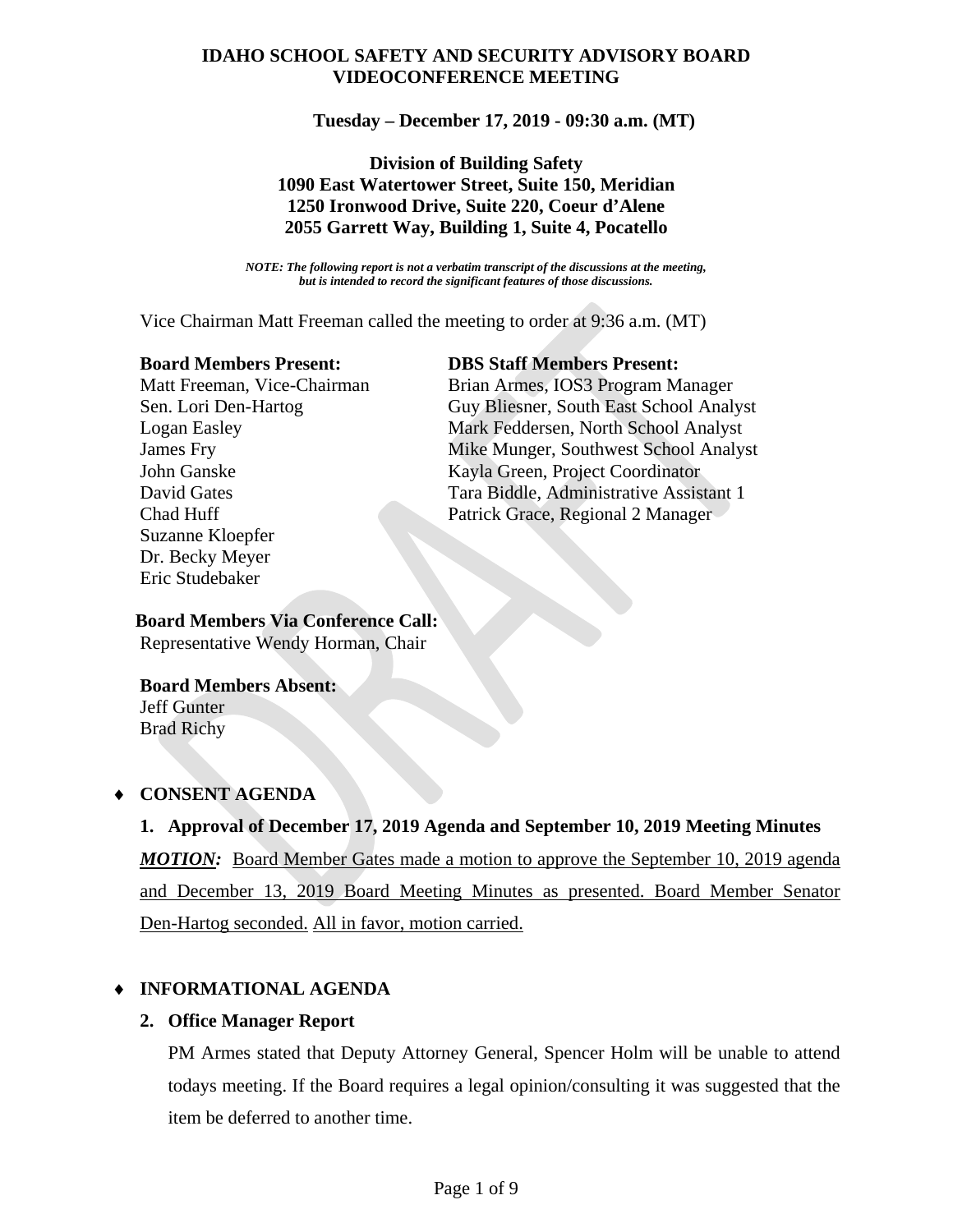#### a. Updated Triennial Assessment Numbers:

PM Armes referenced pg. 2 of the Draft 2020 Legislative Report, in Agenda Item #2 of the packet. It was reported that 700 Onsite Assessments have been completed. By the end of this week there will be 16 campuses remaining of the 727 campuses to be assessed. As previously reported assessments have been delayed due to supplementary consulting and the addition and deletion of campuses. PM Armes assured the Board that every campus will have been visited before the legislative session begins.

b. Implementation of ISCRS:

PM Armes reported on the ISCRS Response System that was introduced the beginning of last year. As previously reported this program was started last year by Lieutenant Shawn Harper, of the Meridian Police Department. The primary goal is to have uniform language in place so that first responders, school personnel, and students have common elements from which they can base their emergency response. Currently 50% of the student population is onboard or plan to be enrolled by the end of this year. One of the challenges that is being found with schools as ISCRS is being introduced to schools is that they recently had trained for emergency response this year not using ISCRS. As schools do their Annual or 2 Year Review of their Emergency Operating Plans (EOP) the implementation of ISCRS will commence.

c. Office Personnel Update:

PM Armes referenced agenda item 4 Grant # 2019-YS-BX-0086 STOP School Violence Technology and Threat Assessment Solutions for Safer School Programs. This grant in the amount of \$445,000 was received on October 1, 2019 and permitted the office to hire an additional security analyst. The individual that was hired is Elliot Cox. He has been employed at Boise State University (BSU) for almost 6 years and is currently a Senior Compliance Investigator and Minors on Campus Program Coordinator with the Office of Institutional Compliance and Ethics. While at Boise State he was responsible for investigating allegations of sexual misconduct, relationship violence, stalking and other university policy violations. He oversaw compliance efforts regarding the federal law commonly referred to as the Clery Act and was involved in the university's threat assessment team. Near the end of his time at Boise State, Elliot was given the responsibility for overseeing policies and procedures to ensure the safety of minor children on campus. This will be a great asset to the team as this is one of the team's major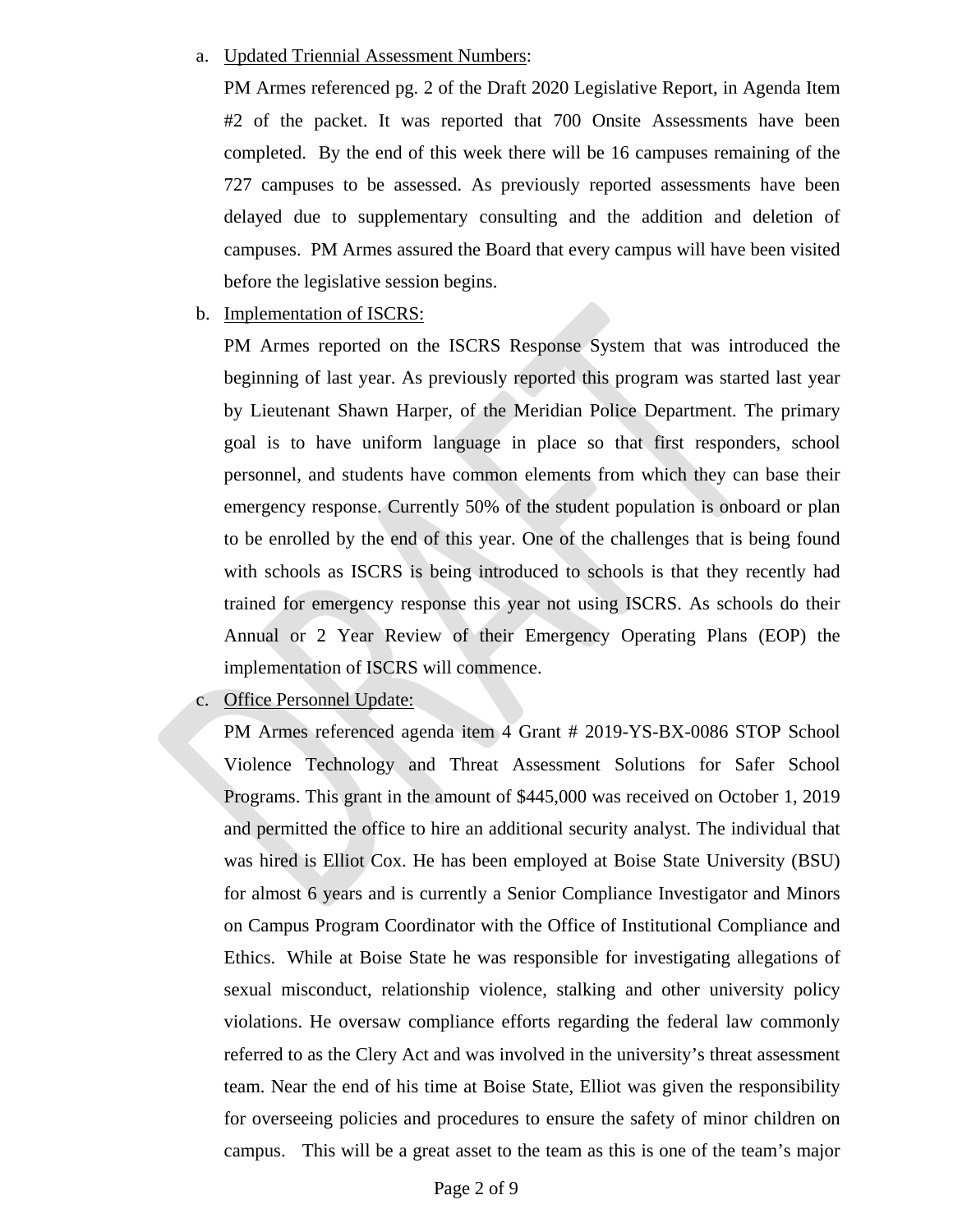concerns. This is something that will need to be addressed in the future on a state level.

d. Legislative Report:

PM Armes took this opportunity to ask Acting Chairman Freeman if the Board had any questions or comments on the Draft 2020 Legislative Report. Acting Chairman Freeman asked the legislators on our Advisory Board if this report would answer the questions legislators may have during legislative session. Board Member Representative Horman stated that the report was good. She did ask that we be prepared to respond to concerns about the behavioral health of our students and how the resources of this office have been increasing in our capacity to support teachers in training and identifying students who need additional support. Specifically, we need to be able to communicate what our agency is doing, what services are we providing, and where we are at. In meeting with teachers, the previous evening this was one of their main concerns brought forward. Board Member Representative Horman responded by describing the work of the (Idaho Office of School Safety and Security IOSSS) including expanding the behavioral health portion of the assessment. She also discussed the resources and the efforts that the Idaho State Board of Education and Health and Welfare; as well as unique models around the state.

Acting Chairman Freeman asked Board Member Dr. Studebaker of State Department of Education (SDE) if he and PM Armes were working together on behavioral health issues. Board Member Studebaker stated they had begun the process and there is an opportunity to partner, but there is more coordination and defining of roles that need to be done between agencies. PM Armes responded that one of the challenges in bringing a multitude of agencies together is deciding how to best move forward collectively, with one of the main agencies being Health and Welfare. On a state level we need to decide how to move forward together using all the resources available. Currently agencies have several different roles but are not coming together and using the resources as a wholistic sum.

Board Member Senator Den-Hartog recommended that in presenting the Legislative Report to give 1 or 2 examples of things accomplished, solutions found, and unique needs identified through school assessments. At this time PM Armes referenced as an example the Campus Safety Magazine that was provided to Board Members. He directed their attention to the article highlighted on the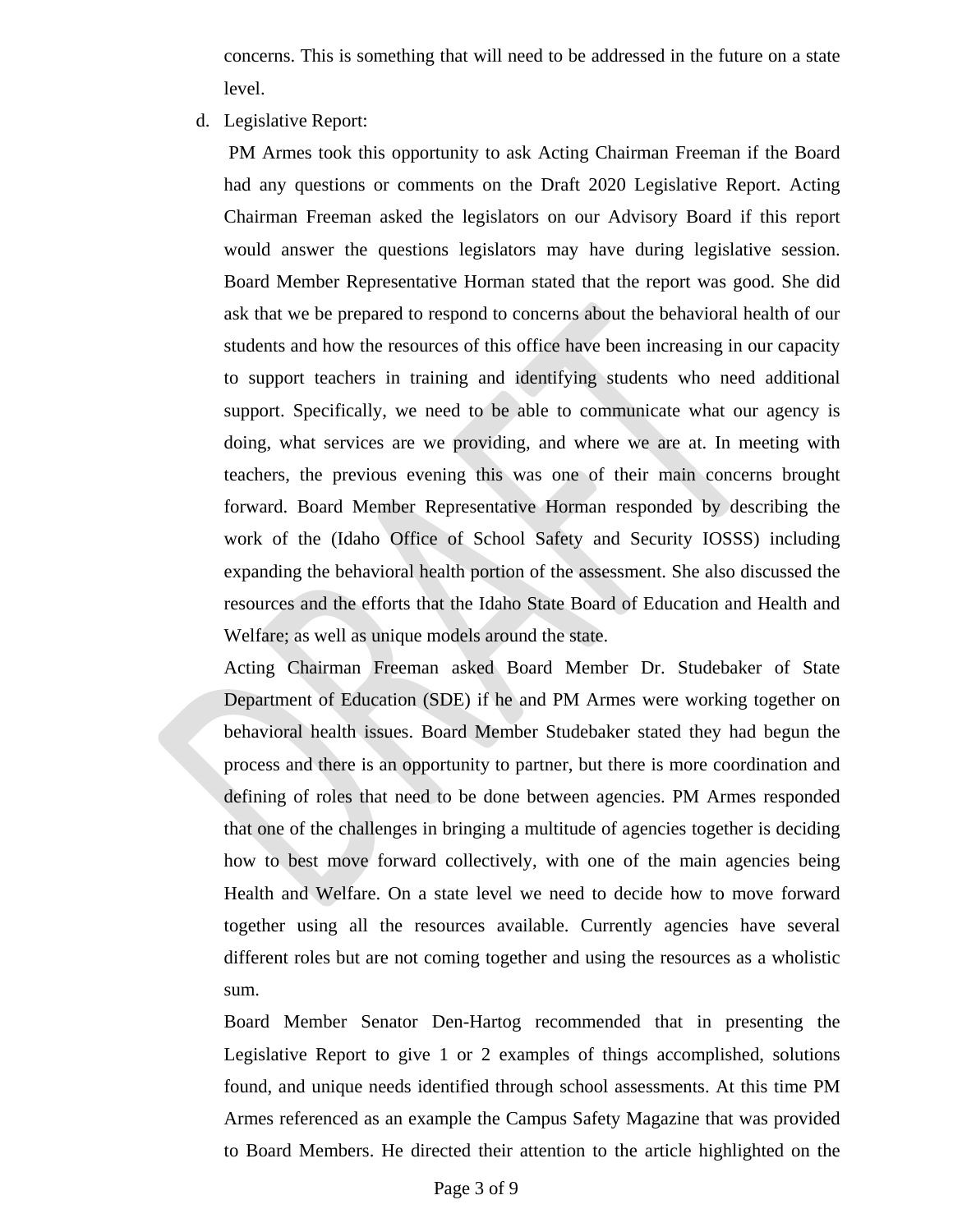cover that was written by Safety and Security Analyst Guy Bliesner on the Student-Parent Reunification Process. Acting Chairman Freeman congratulated Analyst Bliesner on getting his article published.

PM Armes continued reporting on items contained in the Legislative Report. Going in order of the report a brief recap was given on Page 2, the first item being progress of onsite assessments, hours and training and consulting. As discussed prior in the meeting an additional analyst has been added to help mitigate how much time is being spent in the field. Under the Progress section of the report it is noted that 87 building projects applications have been reviewed, \$231,000 repurposed radio equipment has been deployed in districts, and development of the ISCRS. PM Armes stated that he would like to present at least 1 of the ISCRS videos as part of a demonstration of the product side of what we are involved with and deferred to Board Member Senator Den-Hartog if showing with the video with data would be appropriate. She believes this may also spur them to go back to their communities and inquire into what has been done and what needs to be done at their schools. It was recommended to integrate the Evacuation or Lockdown video into the presentation.

PM Armes reported on page 3 Assessment Statistics, stating he would address the Grants section on page 2 when reporting on items 3-5 on the agenda. He stated statistics could be somewhat interesting, but rarely give a true picture. As an example, he noted on page 5 when you have 2 different school profiles and then look at statistics it doesn't explain that in some cases there is a desperate need verses schools that are doing well. However, he does want to provide the statistics to give them a reference point. At this time Board Member Gates referenced the graph on page 5 showing the rural/remote and suburban graphs and suggested that statistics be categorized in the same way. Acting Chairman Freeman requested that the statistics show the initial baseline and where we are presently along with the bifurcation of rural verses suburban if possible for the next legislative session in 2021. PM Armes stated that he will work implementing the changes requested. It was recommended by Board Member Senator Den-Hartog and agreed upon that for the legislative session in 2021 to have a comparison of the overall findings and statistics from the first round of assessments verses the second round of assessments and to relay to the legislators that that information will be coming. It was suggested by Board Member Gates that a footnote be added to the current 2020 report explaining these are triennial assessments and that this first report is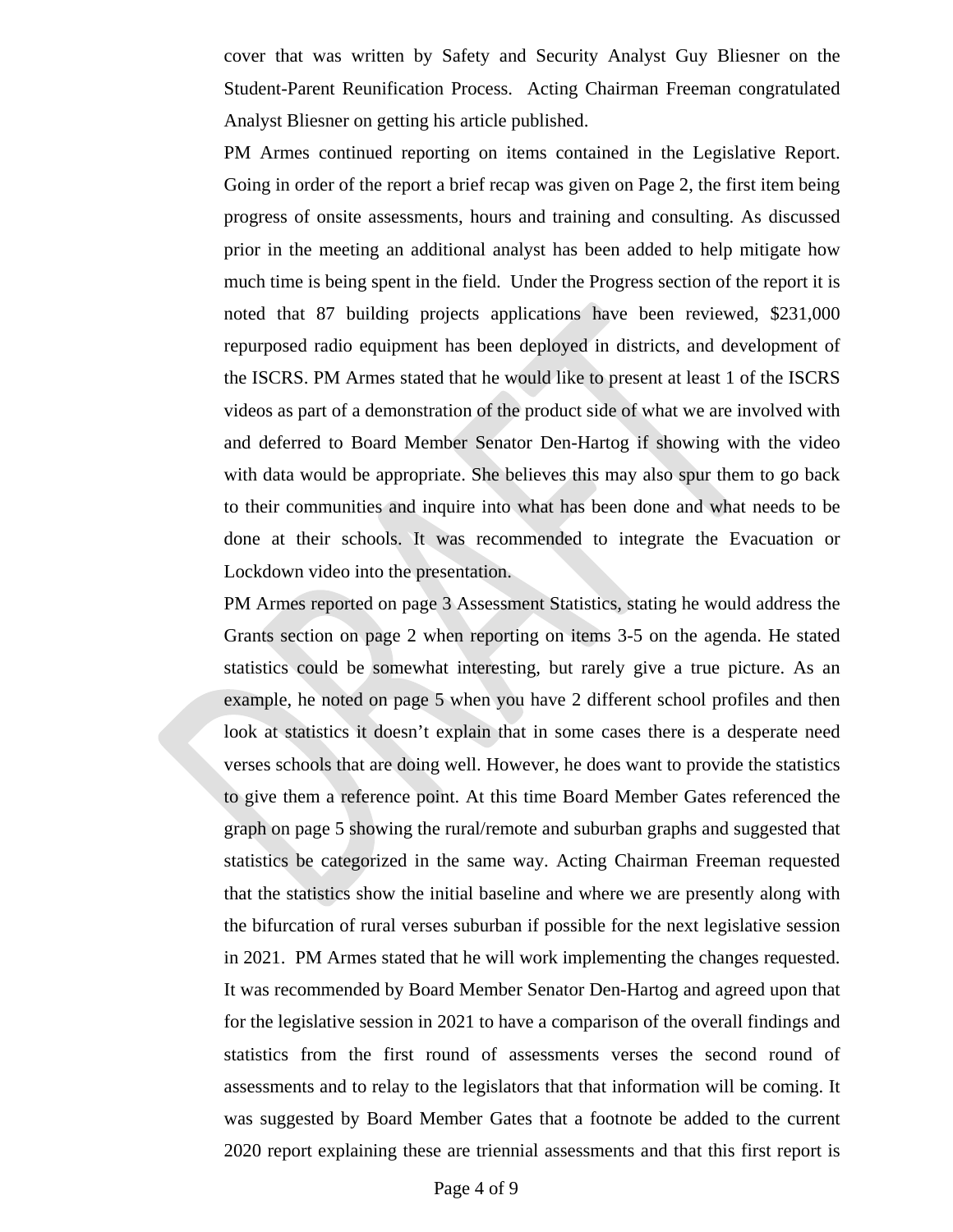the new state baseline and is the starting point from which we now get to evaluate the process and effectiveness. Safety and Security Analyst Bliesner stated it is important to remember that anecdotally while this will be a three-year baseline there has been consistent motion while working with the school districts. We will have a baseline to gauge against, but in some instances one year to the anecdotal motion can be seen. There are things that were seen initially in year one of assessments that we are seeing differently in the third year of assessments. This is due to the work the agency has done to change those things that were observed initially as vulnerabilities. Board Member Gates recommended based on this statement that a year one and year three comparison be given in the report. PM Armes stated he would feel more comfortable telling legislators by next year that he would have comparative data from year one of assessments, year three of assessments and where we are at in round 2 of assessments. This is due to the fact some things we are not in direct control of. One of the examples given was on the bottom of page 3 of the report "Designated Law Enforcement/on-site visit. This number has increased from the initial percentage due to law enforcements emphasis on having more interaction with the schools in their area. Board Member Easley stated that from an educational standpoint in Ada School District schools are reviewed annually and changes are implemented, and it would be difficult to identify exactly what influenced changes within the three-year span of assessments. For instance, was it the intervention group, classroom teacher, or assessments completed at their school or other schools that brought about changes to schools in the district. Board Member Senator Den-Hartog stated that it should be relayed that due to the work being done by our agency, other agencies are coming together collectively due to a heighted awareness that it is everyone's responsibility such as teachers, administrators, police officers and emergency responders.

At this time Board Member Studebaker asked for the definition of "Student Perception Data" under the School Community section. PM Armes stated that this survey is mandatory by SDE and is the perception of all the data within the 20 question surveys provided to schools on an annual basis. Some of the questions are engagement related and others are perception, such as do the feel people care for them. Another is asking if they feel they are in a successful environment. Board Member Studebaker than asked where the perceived bullying rates are derived from. PM Armes stated this comes from the adult student supportive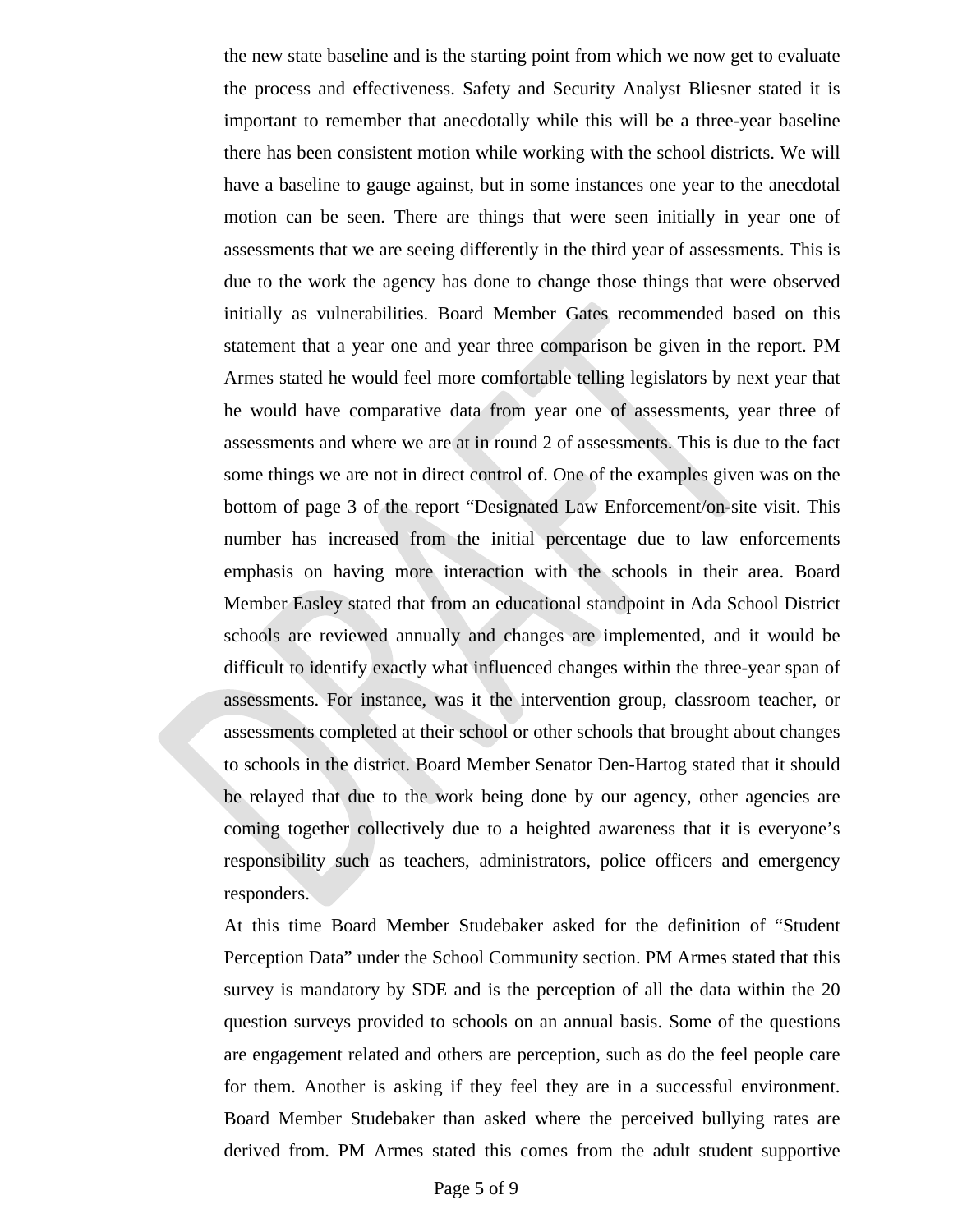services side which includes counselors, psychologist, and sometimes staff. Board Member Gates commented that the reason this is done is to put schools on notice to put effort and focus on curtain areas, and that our office is affecting these areas of school safety. Board Member Easley commented on the Student Perception Data as the district of West Ada and most districts are entering the Highly Reliable Schools (HRS) program there is a component of that questionnaire and process that attaches itself to parent and student perceptions of building safety, caring, and reliability. This is another source of information providing feedback from students. PM Armes stated that our agency does not ask schools for the validity of their perception data or where they got the perception data survey tool they used. Our primary question is are you using one, believing that if they took the time to ask, then they had a thoughtful process to engage. Since SDE instituted the survey as a mandate we are interested in how it is being implemented.

At this time PM Armes directed the Boards attention to page 4 with a list of school districts that have repeaters. This speaks to the efficacy of our work. It touches to several elements of safety and security. In presenting to legislators PM Arms he will tie these points together to demonstrate the bridging part of our organization.

#### **3. Grant #2018-YS-BX-0059 Tipline**

PM Armes reported that the tipline was established by a Federal Grant and funding in October 1, 2018 and will expire September 30, 2021, however funding for the Tip Line will be exhausted by April 1, 2021. PM Armes directed the Board's attention to the See, Tell, Now! Student Threat Reporting System 2019 Annual Report Update. This report provides explanations of how things have been progressing with the tipline. The Incident Type section of the report provides types of incidents such as bullying or harassment; possession, use or distribution of drugs, and suicide threats along with 11 others. Also stated in the report is the current number of students enrolled which stands at 42,681 and 54 tips have been received. A System Cost Comparison Report was also provided showing the start up cost based on student population and the student populations and number of schools in Idaho. See, Tell, Now! Covers up to 350,000 students for \$65,000 on a state level verses the estimated cost of \$1,215,200 annually if implemented on district levels verses a state level. When talking about this in April of 2021 to legislators this cost savings is very important point to communicate.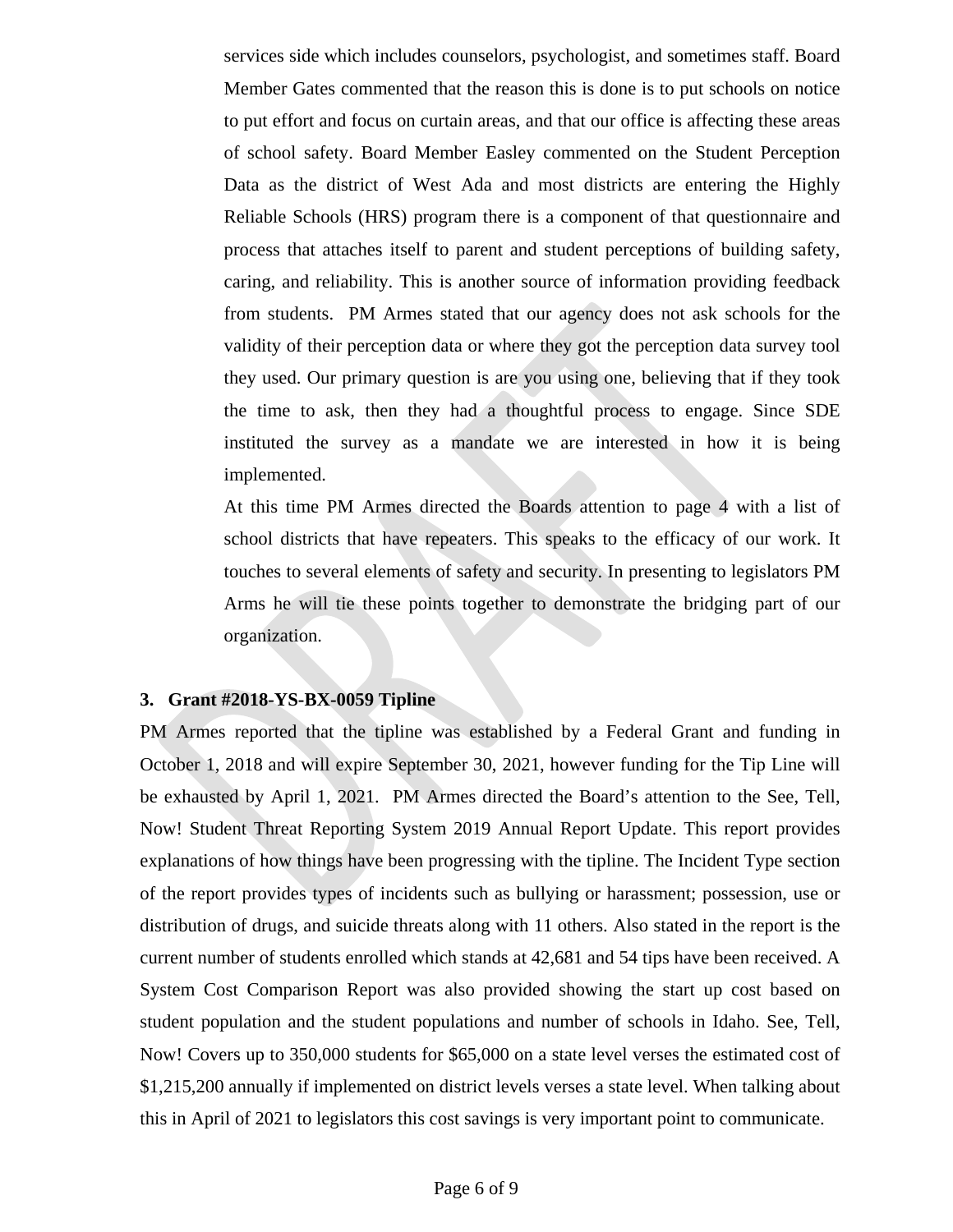At this time PM Armes asked PC Green to come and present and answer any questions regarding the tipline. It was reported that since December 10th another 5,110 students have been enrolled in the tipline bringing the total enrolled to just under 48,000. PC Green is currently in process of onboarding West Ada School District and is working with them on amending the grant for data breach information that they were specifically working with. It is expected the amendment will be completed by spring which will bring the total students enrolled to 85,000. PC Green has been spending 1 week a month in different areas of the state onboarding schools and conducting training. It has been found that due to more time being required with training and assemblies some schools have been coming onboard prior to training. To help mitigate this a Zoom Link has been implemented to do online training.

The cost to continue the See, Tell, Now! program using the national blueprint model that the Department of Justice and Bureau of Justice Assistance has provided which includes having 1 full time personnel, travel and marketing, and the contract with the current vendor Sprigeo. is \$200,000 annually, providing a \$1 million-dollar cost savings.

PC Green reported she had the opportunity to train with Safe Oregon that uses the same vendor on additional resources, student perception, marketing pieces that was very beneficial. She also attended a national training that talked about integrating behavioral threat assessment and tip line pieces that the office is working on internally.

PM Armes stated as an Advisory Board this is one of those times as a Board and moving forward the efficacy of things like this such as the tipline need to be carefully considered, in that April of 2021 either we shut it down or go to the legislator to ask for funding. Acting Chairman Freeman asked what was the exit strategy conveyed when applying for grant to the governor's division of financial management when requesting grant approval? PM Armes stated that it was told if new funds were not allotted in the budget that the tipline would be terminated. It is PM Armes hope that this pilot project will convey that this tipline is being used across the state and that it is viable in our environment. I can be shown that the tipline is working as a successful piece of our strategy for prevention. Acting Chairman asked PM Armes to confirm that additional funding had not been requested for this upcoming legislative period to approve the 2021 budget. PM Armes stated it had not been per the request of the governor's office due to budget restraints and that this would be an emergency funding issue in the next session, but timing will allow the data to be available to see how much this system is being utilized. PM Armes asked if this information should be brought forward as part of his 2020 Legislative Report. Board Member Senator Den-Hartog said it should be identified in the legislative report that there is a timeline related to the tipline as an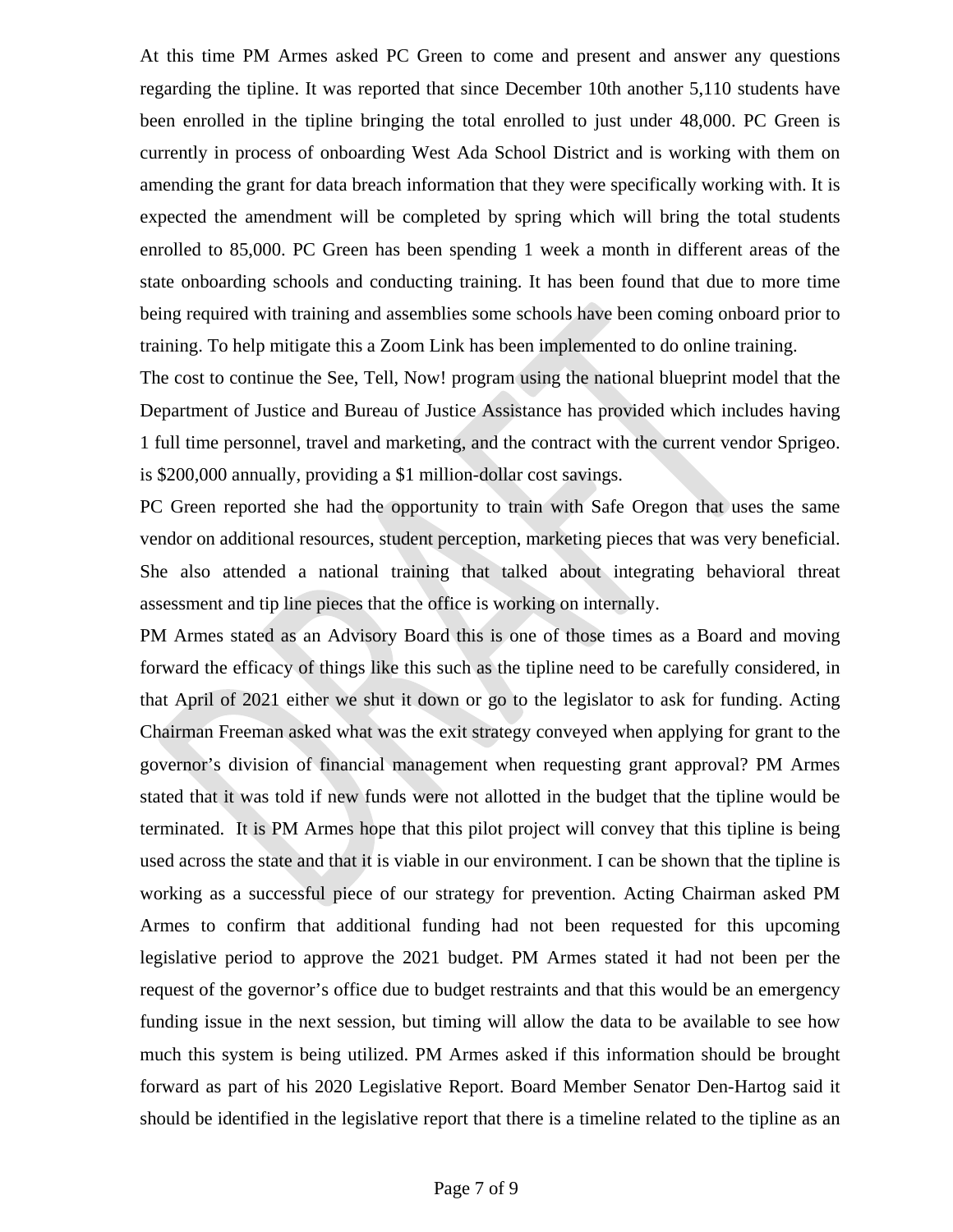informational point only. Acting Chairman Freeman stated that in the legislative report to note where the tipline grant is mentioned to insert that the funding will expire in April 2021.

## **4. Grant#2018-YS-BX-0022 State of Idaho Threat Assessment Model for Schools**

Currently Analyst Munger has 10 school districts of which he has worked intensively with to get the behavioral threat assessment process in their district and is also consulting with Nampa and Boise who had a process but needed a few changes in their system. This is an integral part of prevention, and this is also bundled with the tipline. PM Armes remined the Board that this grant has been extended to September 30, 2022. Whether the funding is done away with or not it will not impact the training of behavioral threat assessment.

# **5. Grant #2019-YS-BX-0086 STOP School Violence Technology and Threat Assessment for Solutions for Safer School Programs.**

PM Armes stated this grant was received in the amount of \$445,000 on October 1, 2019 and extends through September 30, 2022. It is labeled as Enhancing Idaho State School Safety center in the 2020 Legislative Report. This grant allowed us to hire Elliot Cox, and with his background will have an impact on our website and will allow new interface and expand on our efforts. This will allow us to bring out additional training materials to schools and districts.

# **6. Update on Governor's educational task Force: Operation Sub-Committee**

PM Armes stated the items have been brought forward by the committees to the governor and that although we aren't specifically mentioned in the items addressed by the subcommittee that this gave the agency an opportunity to inference with a variety of people who may not have known that our agency even existed. PM Armes took this opportunity to speak to the Advisory Board Members and requested that as they go out and talk to their individual constituency groups, that when the chance arises to please share about our agency, and if any additional information or materials are needed to please inform the office of what we can provide.

# **7. Advisory Board Appointments**

PM Armes stated that there are 4 appointments whose terms are up and that the governor's office would like to have the applications by the end of this year. The 4 appointments that our agency needs to take back to the governor are the Parent- currently Suzanne Kloepfer, the Representative for the Local School Board -currently Chief James Fry, the Representative for School Superintendents- currently Dr. Becky Myer, and the teacher Representative -